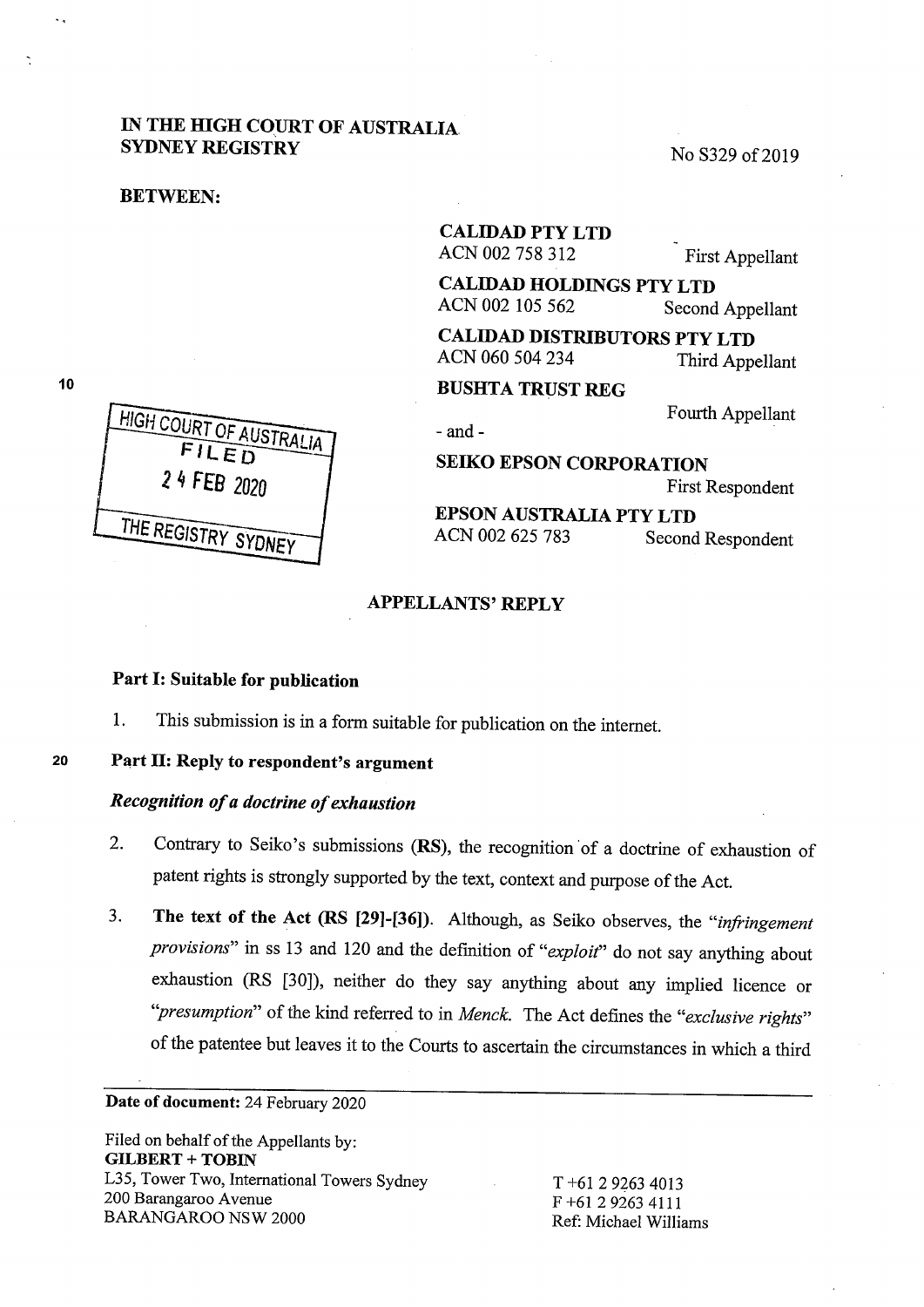party will infringe those rights.<sup>1</sup> A patentee has the exclusive rights to "exploit" the invention and to authorise others to do so: s 13(1). This includes, where the invention is a product, to *"sell or otherwise dispose of'* the product: definition of *"exploit'.* Where a patentee elects to exercise its exclusive rights in that way, it should be held that it exhausts its rights in that embodiment of the invention. This is supported by the natural meaning of the words used, read in the context of the common law concerning personal property rights in chattels, and is consistent with the reasoning in *NPCAL.* 

2.

- 4. Contrary to RS [32]-[36], s 144(4) and (5) are not rendered superfluous by the doctrine of exhaustion. The original form of the section was inserted into the 1903 Act, after **<sup>10</sup>***NPCAL,* in 1909, and thus before *Menck* in 1911, as s 87B. The intention was to proscribe *"tying contracts"* of a type then known (See 2nd Reading Speech Senator Sir Robert Best, 11 August 1909 at pp 6-8 and 26 August 1909 at pp 1-2). S 144 was thus intended to supplement the decision of this Court in *NPCAL* by changing the law by precluding a patentee from inserting conditions into a contract for the sale of a patented product in an attempt to extend the patentee's monopoly beyond the patent. It is not directed to restrictions on the use by the purchaser of the patented product itself. Further, the defence in s 144(4) and the limitation on it in s 144(5) have a wide application. Where the patentee inserts such a tying provision into any contract, those provisions may extend a defence of non-infringement to all third parties by precluding **20** the patentee from recovering for infringement.
	- 5. **The extrinsic materials (RS [37]-[411).** Seiko's submissions miss the point. It may be accepted that the extrinsic materials preceding the introduction of the current Act refer to the effect of the decision in *Menck.* That was, after all, the prevailing state of the law at that time. Calidad's submission is that *Menck* should be revisited and no longer applied. The significance of the statement in the Explanatory Memorandum for the Bill that preceded the Act is that it confirms that the Act does not exclude the recognition of a doctrine of exhaustion: it states in terms that s 13 was not intended to modify the operation of that doctrine *"so far as it applies under Australian law".*
	- 6. **The existing state of the law (RS [42]-[44]).** At the time the equivalent provision to s 144 was introduced into the 1903 Act, the existing state of the law was defined by the
	-

<sup>&</sup>lt;sup>1</sup> Pt 1 of Ch 11 of the Act provides for certain extended forms of infrinfgement (s 117) and exexmptions from infringement (ss 118-119C), but otherwise leaves open when *"irifringemenf'* occurs.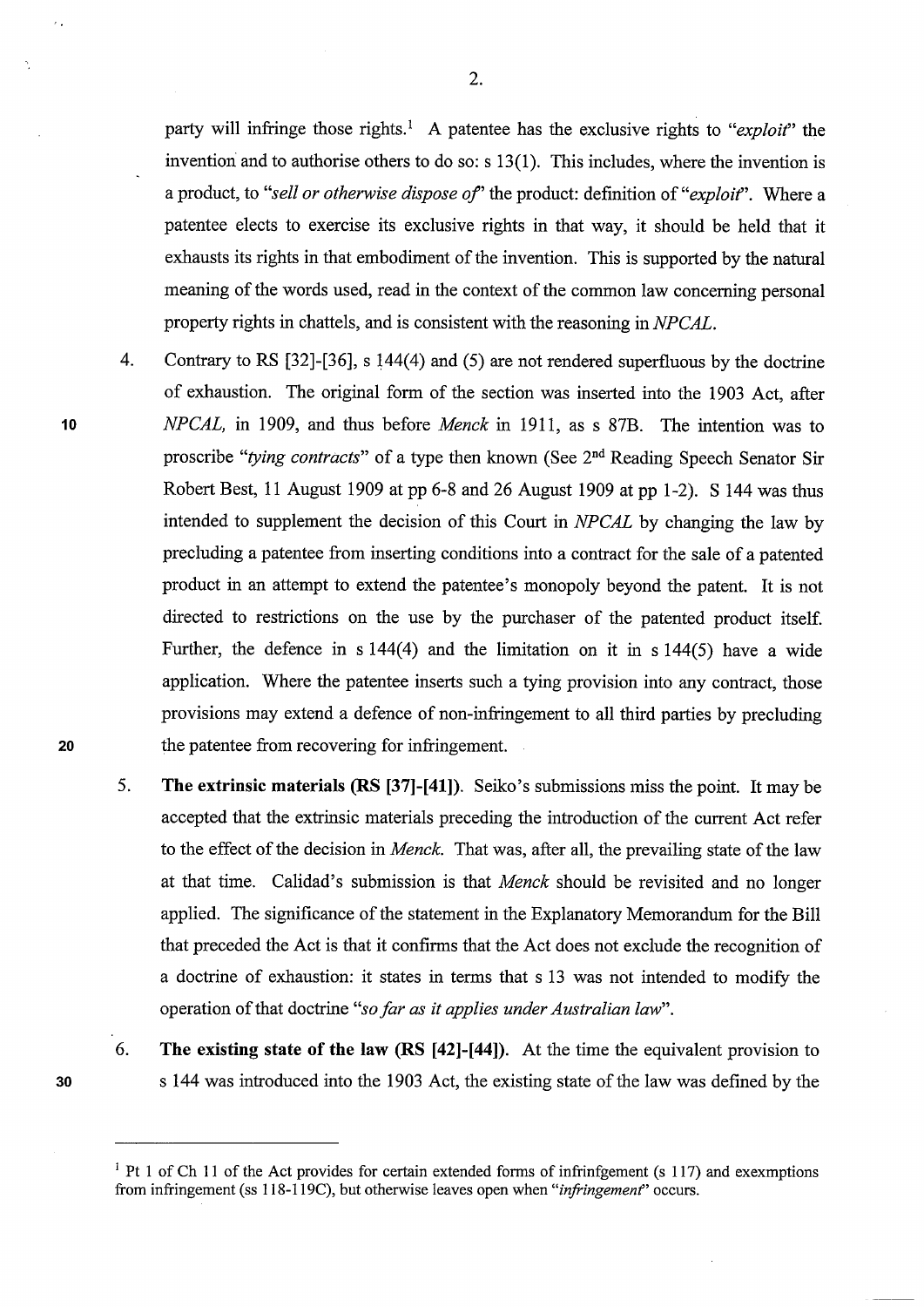decision of this Court in *NPCAL.* It predated *Menck* and, of course, it was directed to tying contracts not the existing doctrine of exhaustion it complemented.

- 7. **Reason to depart from** *Menck* **(RS [45]-[481).** A doctrine of exhaustion would strike an appropriate balance between the monopoly rights of a patentee, and principles of personal property and competition. The decision in *Menck,* by allowing a patentee to impose restrictive conditions that qualify the *''full right of ownership"* of a patented product and effectively extend the scope of the monopoly, does not.
- 8. Contrary to RS [48], the requirement a purchaser have *"actual knowledge"* of <sup>a</sup> restrictive condition provides no answer. As the primary judge found, neither Ninestar nor Calidad acquired the cartridges subject to notice of any restriction imposed by Seiko as to the use to which they could be put.<sup>2</sup>
- 9. Contrary to RS [4] and [27], recognition of a doctrine of exhaustion will impact on the resolution of this appeal. It would preclude the characterisation by the Full Court of the implied licence being limited to the form of the product as sold by the patentee without modification: FCJl [164]-[166] per Jagot **J** (CAB 227-8); [292] per yates J (CAB 260).

## *Scope of a doctrine of exhaustion*

- 10. It is common ground that a doctrine of exhaustion would not permit the purchaser of <sup>a</sup> patented product to make or supply a new embodiment of the invention. But this says nothing about the *modification* of an existing product. Calidad contends that a patentee is unable to preclude a purchaser from *modifying* a patented product sold by it as its rights are exhausted by the sale: AS [32]. That distinction is to be considered in the context of the invention claimed, considered as a matter of substance, not form. Seiko's submissions and the Full Court's analysis fail to approach the question in that way.
- 11. Contrary to RS [53], the US cases do recognise the right of the purchaser of a patented product sold by or with the authority of a patentee to *"modify"* that product, in addition to (and as distinct from) repairing it.<sup>3</sup> Contrary to the inference in RS [7], the *en banc* decision of the Federal Circuit accepted that there had been *"remanufacture"* and cited the factual finding that third parties had *"hacked'* Lexmark's microchips and created

 $\bar{z}$ 

 $\mathcal{L}_{\mathcal{A}}$ 

<sup>&</sup>lt;sup>2</sup> PJ1 [144] (CAB 53).

<sup>&</sup>lt;sup>3</sup> Eg, Jazz Photo Corp v International Trade Commission 264 F 3d 1094 at 1102 (Fed Cir 2001), referring to *"the right to use it, repair it, modify* it, *discard* it, *or resell if'; Hewlett-Packard Co v Repeat-O-Type*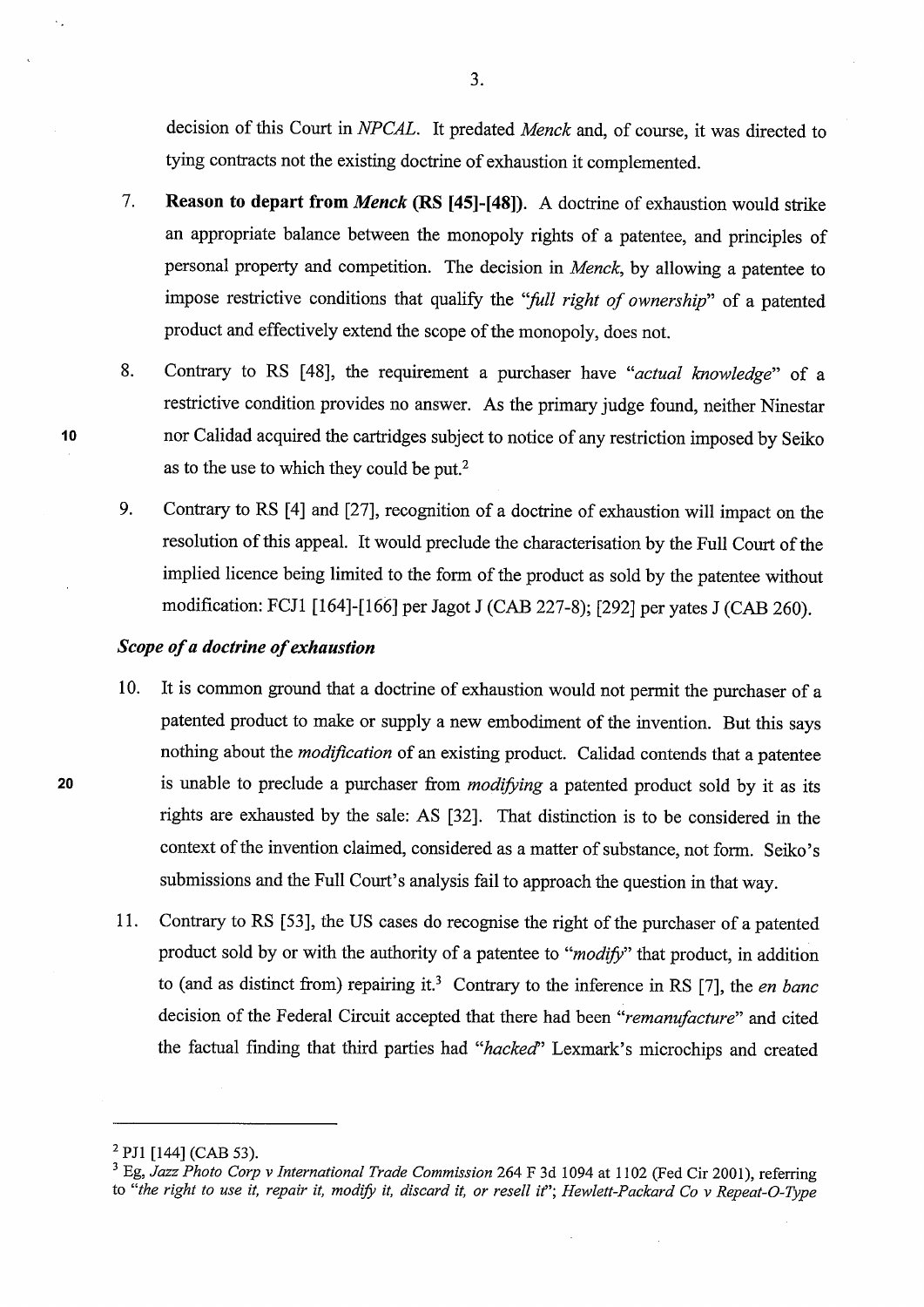and installed their own microchips. *"It is undisputed that various companies gather spent cartridges, replace microchips, refill and remanufacture the cartridges" Lexmark International Inc v Impression Products* 816 F 3d 721 at 727-728. Thus, the decision of the Supreme Court applying a doctrine of exhaustion, did so in the factual context of *"remanufacture"* which did not constitute the making of a new embodiment such as to <sup>g</sup>ive rise to infringement. It was clearly a case of modification, not repair.

12. Similarly, the UK cases recognise a right to make modifications and repairs, both of which are distinguished from the making of an essentially new product.<sup>4</sup> The reference by Griffith CJ in *NPCAL* to the right of the purchaser of a patented product to *"repair it or improve upon it as he pleases"* is consistent with the principles in these cases.<sup>5</sup>

# *Seiko's defence of the Full Court's reasoning*

- 13. Calidad does not challenge any findings of fact. There is no dispute of fact regarding the modifications made by Ninestar to the original Epson cartridges: FCJl [92] per Jagot J (CAB 197). It is the proper *characterisation* of those modifications in the context of Seiko's patent claim, the construction of which is a matter of law, that is in issue. The Full Court erred in principle by failing to have regard to the invention as claimed or the distinction between *"modification"* and *"making of a new embodiment'.*
- 14. The Full Court's reasoning focuses on integers [1] (the printing material container) and [2] (the memory chip - not the data on it). Like the Full Court, Seiko emphasises form over substance. At RS [58], Seiko states: *"While it might have been possible for Seiko only to claim the terminal layout and not the printing material container or the memory, this is not the claimed combination".* By this approach, the analysis depends on the *form* in which the patentee has framed its claim, rather than on the *substance* of the invention as discerned from the claim. This is contrary to principle: see  $D'Arcy$  v *Myriad Genetics Inc* (2015) 258 CLR 334 eg at [6], [9], [88] and [94].
- 15. Seiko does not dispute that the substance of the invention resides in the particular layout of the electrical terminals on the container defined by integers [5] to [11] of claim 1

*Stencil Mfg Corp Inc* <sup>123</sup>F 3d 1445 at 1453 (Fed Cir 1997), referring to *"the right of a purchaser to use, sell, or modify a patented product as long as a reconstruction of the patented combination is avoided'.* 

<sup>4</sup>  See *United Wire Ltd v Screen Repair Services (Scotland) Ltd* [2001] RPC 24 per Lord Hoffman at [71], referring to repair as "one of the concepts (like modifying or adapting) which shares a boundary with *'making' but does not trespass upon its territory"; Dellareed Ltd v Delkim Developments* [1988] FSR 329 at 346-347.

<sup>5</sup>*National Phonograph Co of Australia Ltd v Menck* (1908) 7 CLR 481 at 509-510.